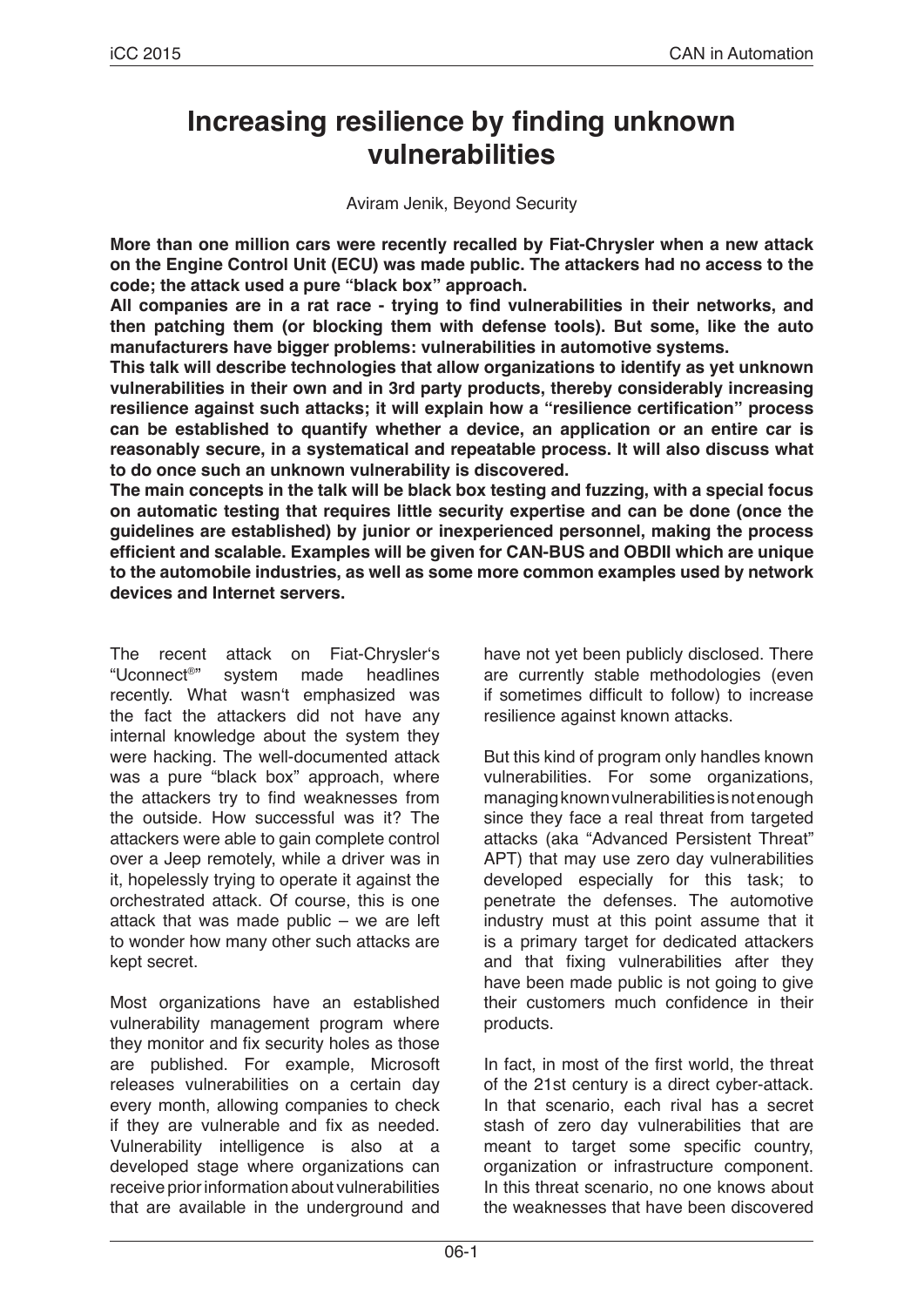except the potential attacker. There is no advance intelligence to gather, and no public information to assist. How can a potential target increase resilience against an attack that may come through an unknown vector?

Until now, governments and organizations were completely powerless. They often have not been able to secure copies of the original code of the products used within their borders or products. Vendors are naturally reluctant to surrender their intellectual property. In addition, even if the source code was available, evaluating it for security weaknesses is very difficult and consumes much time and manpower. It's hard to give actual success stories of cases where having access to the source code enabled organizations to actually find security holes in 3rd party products. It seems that at some point this was a mere ceremony – the vendor provided the code which was never checked. All the disadvantages with nothing to show for it.

The alternative is to use a 3rd party such as a certification agency following a certification standard (such as "Common Criteria", ITSEC, COFRAC, and ANSSI) with the hopes that they have the expertise, along with enough access to the product's internals, to evaluate it whether it was secure. But this alternative suffered from a fatal flaw: the certification process is long and as the speed of new model development accelerated, certifying each version of every component by every supplier becomes impractical. To compound the difficulty: Although vendors can be forced to cooperate with the certification agencies, once the certification process was finished they no longer had any obligation toward the certification agency, nor did the certification process have any enforcement over future version changes (sometimes drastic) in the product that made the previous certification meaningless.

Without the ability to trust a 3rd party, manufacturers have been helpless in the face of zero day vulnerabilities and targeted attacks. However, the new concept of "Black box Testing" may change this picture completely.

## **The effectiveness of black box testing**

How well does "black box testing" work? Popular vulnerability databases such as "SecuriTeam" and "OSVDB" document about 30-50 new vulnerabilities a week. More than 90% of those vulnerabilities are discovered using black box testing techniques. In fact, the recent vulnerabilities that made it to the headlines - "Heartbleed" is the outstanding example in recent memory – were all found using black box testing techniques, even in cases where the source code was available. "Heartbleed" uncovered a vulnerability in OpenSSL, which is an open source project. The vulnerability had been present in the code for many years and was not found by manual source code audits despite being used by thousands of applications including by major security vendors. A black box test picked up this vulnerability that was previously hidden for decades demonstrating the superiority of this technique.

A recent wave of attacks on closed systems – routers, industrial control systems and as mentioned – car ECUs, demonstrates how effective this attack is against closed systems. We do not yet have documented examples of attacks on critical infrastructure such as water, gas and train systems, but clearly the same technique would work for them as well.

In addition to being a powerful technique for finding issues, black box testing has an additional strong characteristic: it does not require the source code. In fact, by definition, the test is done on a "black box". We need to know almost nothing about the product or device we are testing, other than the protocol it is using to communicate.

## **Operational efficiency**

The automated nature of black box testing and especially the specific methodology of fuzzing' enables repeatable testing in a lab environment with very little manual<br>intervention. In particular. "exhaustive intervention. In particular, fuzzing", which will be explained in the talk, provides a process to deliver the widest range of test cases with very little manual work – letting a machine do the grunt work.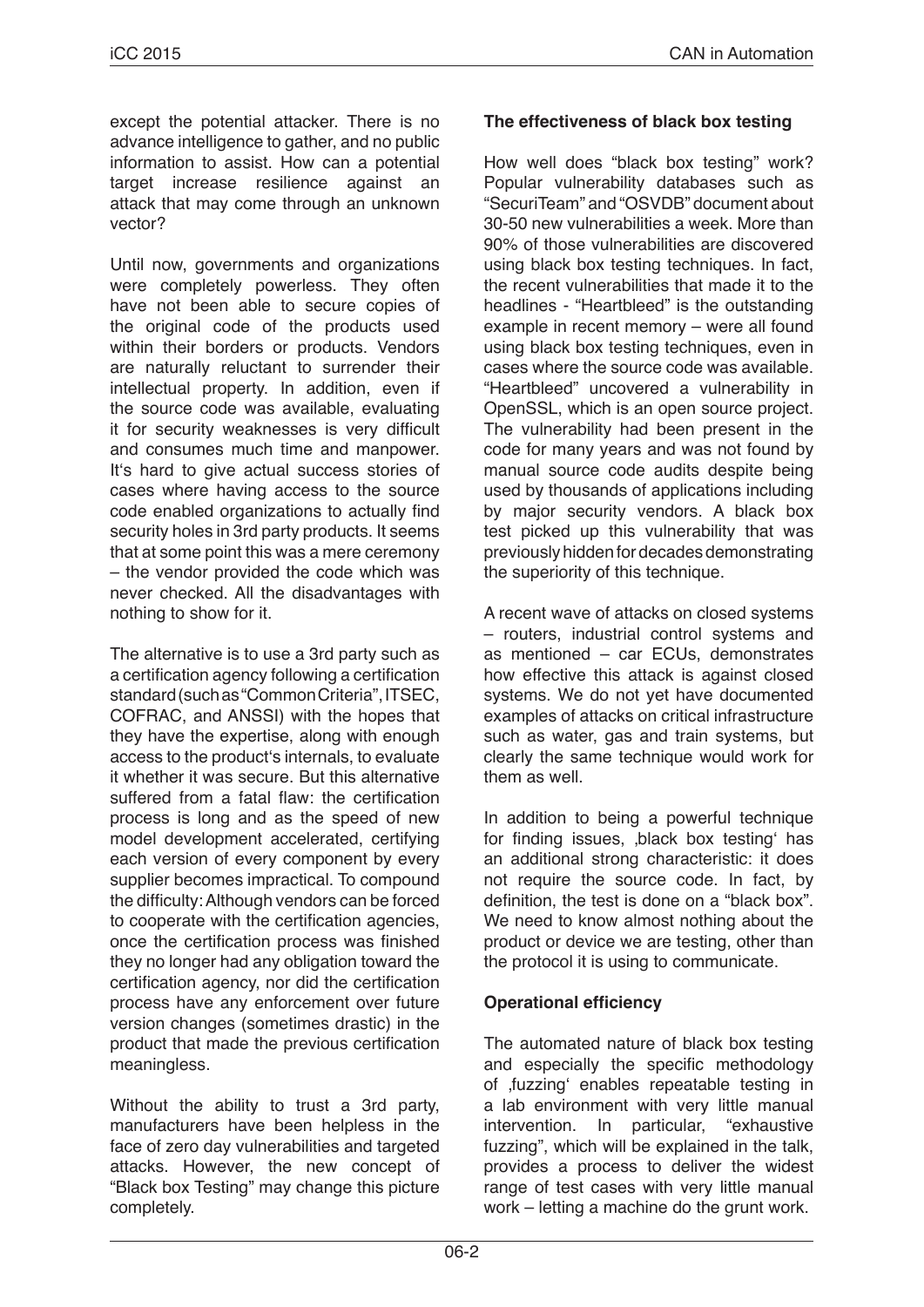The result is the exposure of flaws that will be open to attackers after product release. Since the tool needs to only be set up once, it is possible to repeat these tests for new versions, or for similar systems. For example, a certification agency can set up a lab where certain types of devices are tested by setting them up in the testing environment and then testing against a pre-defined benchmark that is only configured once. In several days millions of attack scenarios can be tried out automatically, giving a wide test coverage.

## **The main characteristics of black box testing**

The first thing to understand about black box testing is that common or known attack signatures are not employed. This is unlike other dynamic testing tools and Vulnerability Assessment tools such as Vulnerability Scanners or Vulnerability Management systems. The idea behind black box testing is to find unknown vulnerabilities; by definition, those cannot be found using already known attack signatures.

In addition, black box testing is applicable to all protocols. For example, the current focus is on CAN-BUS and OBDII; but while these protocols are important, they may not be the only input to programs used in automotive systems. Other protocols such as Bluetooth and Wi-Fi must be tested and can be thoroughly investigated using the same testing tool. The more distant future seems to be heading towards file-based attacks.

File-based attack is especially dangerous since it can "jump over" an air gap. Imagine, for example, an automotive network that accepts files by USB, or by update processes. Any file, such as PDF or JPG image, perhaps a configuration file or an anti-virus update can carry a dangerous payload in them. Any automotive program that accepts a file type will be vulnerable. As a simple example, Acrobat reader, the most popular PDF reader, suffered over the years from a multitude of vulnerabilities that allows someone to create a malicious PDF file that would essentially carry a payload that will be executed on the target machine.

This would be true even if the file was scanned by an anti-virus or a firewall and even if the PDF file was manually transferred into an isolated network, like an automobile – essentially jumping over the air gap. Such a vulnerability can completely compromise the isolated network and can only be found using a black box testing process since it may be a vulnerability that is unknown at the time of product release.

Many devices today, from simple music players to automotive systems process mp3, wav and jpg files and could all be vulnerable to such an attack vector.

## **Testing proprietary protocols**

Black box testing shouldn't just be limited to automotive components that use common protocols, either. The most dangerous vulnerabilities exist in products and applications that use proprietary protocols that have not been subjected to rigorous testing. So black box testing must support proprietary and custom protocols as well. In fact, when put into practical use, we find that proprietary protocols are the weakest protocols. The writers of these protocols believe that no one can attack the protocol since its format is unknown. They are very wrong: it's possible to attack (as demonstrated by the black box test approach) and when attacked, weaknesses are immediately exposed.

The black box testing process also has two additional and opposite (but complimentary) features: It enables us to cover many different potential attacks (a large attack search space) while allowing us to prioritize which attacks will happen first. This enables us to choose between a quick, and less thorough check and a longer, much more indepth test. A common use for it would be for organizations to test some products (to be deployed in a less sensitive networks) for a few hours or perhaps a day, while subjecting other products to a more complete, very rigorous testing to potentially uncover more weaknesses over a course of days and weeks.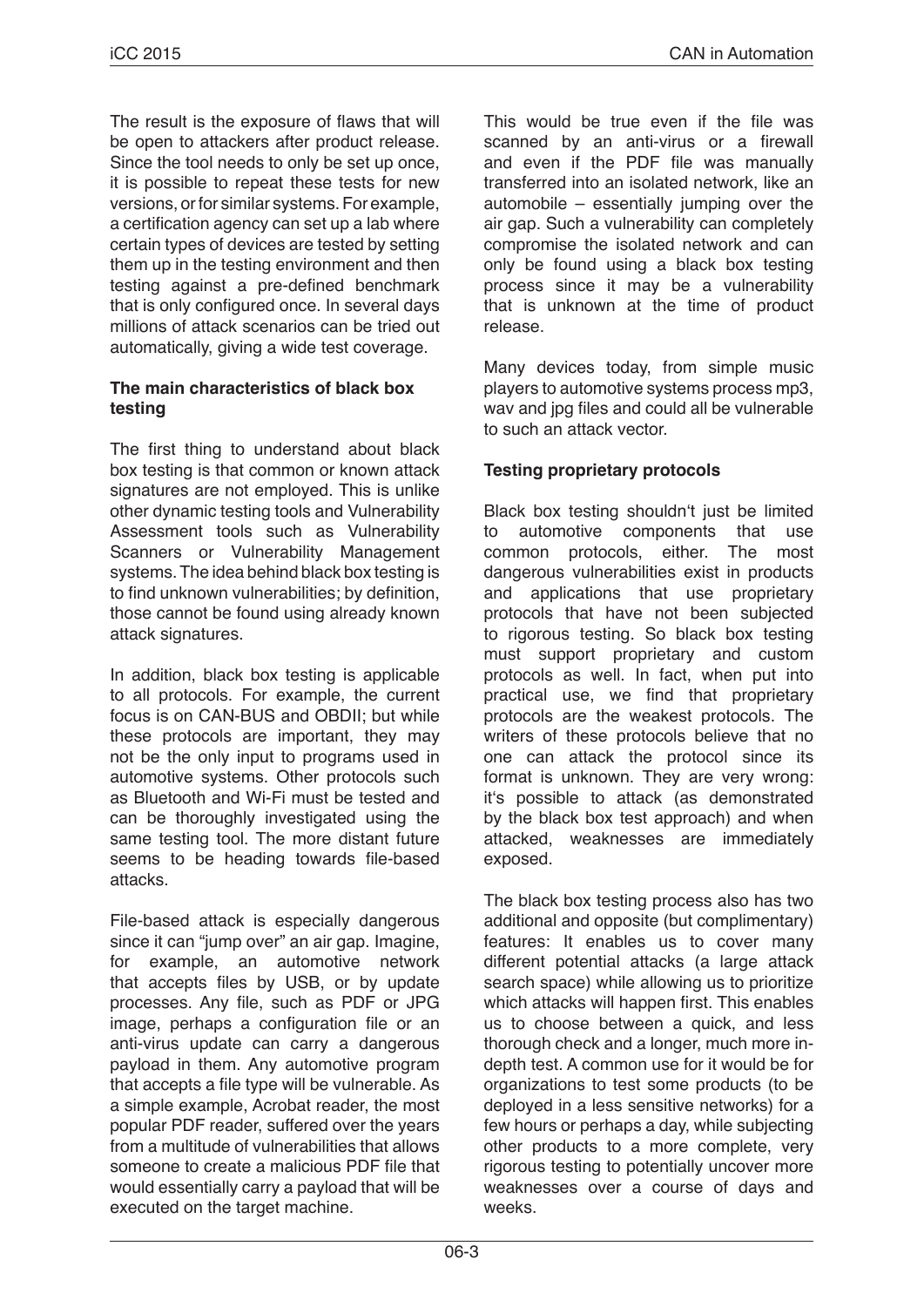Another feature, not a must but very much a ,nice to have' is the possibility to include black box testing in a protocol compliance process. Since we are interested in security weaknesses of any kind, it would be good to be able to test across the entire protocol. This would reveal vulnerabilities in obscure parts of the protocol – documented features that are rarely used. A glaring example is a vulnerability in the PDF file specification, found more than a decade after publishing the specification, which basically allowed any attacker to embed commands that would be executed by the PDF reader, on the target machine. This direct attack was hiding in plain sight, and went unnoticeable until someone decided to go over the entire protocol with a black box fuzzer to look for weaknesses.

#### **Fixing problems to increase resilience**

To be clear, our purpose is not to find problems but to help fix them. However, there is a surprising consequence to black box testing: since the weaknesses found are very specific and describe the attack in detail (in a way that enables re-creation) it becomes very easy to fix it.

If the test is being done by the actual developers, the development team can see how to attack works and fix the application to prevent the attack (after all, the attack uses a weakness that should not be there).

If the test is done by a 3rd party with no way to modify the application, it is often possible to block the attack by filtering or masking the attack based on its parameters. Firewalls, IDS or filtering software can assist in preventing such attack.

That may be one of the most surprising aspects of black box testing: Fiat-Chrysler had to recall more than 1 Million cars at a huge expense, where it instead could have found the weakness while the software was being developed and fix the problem at almost zero cost. By waiting until the product is released, the cost of repairing that one flaw sky rocketed.

## **Real life examples**

The author of this paper, while doing a black box test on a very popular SMTP server, stumbled upon a documented, public, feature in the SMTP protocol that allowed attackers to easily bypass content filtering software, including firewalls, anti-viruses and IDS's. This feature was so out in the open that it was implemented in popular software like Outlook and Outlook Express (as well as most of the alternatives), with the entire industry being unaware of the huge hole this feature exposed. This attack was went unnoticed for decades, and only a black box fuzzing test by an objective and unbiased machine found it. Covering the entire protocol would protect against such hidden issues.

## **Additional points to consider**

Black box testing by definition tries to cover a huge attack surface. Prioritization is one way to help cover that space efficiently, but another way is by devising a scalable test process. The black box testing process needs to be scalable for use with multiple processors and/or multiple machines to speed up the process. In an age where processing power is cheap, the ability to trade computing power for a faster test is critical.

When doing black box testing we must make sure not to fall into the "false positive" trap. Just like the story about the boy who cried wolf, if we identify vulnerabilities that end up being false, we risk de-sensitizing the organization and thus when a real critical vulnerability is found, no one will listen. The result of the black box testing must be completely accurate with tests and the resulting failure easily duplicated, while being sensitive enough to even the slightest attacks such as off-by-one attacks.

Can all of these thing be done? The author of this paper thinks the answer is yes. The talk outlined here will present a method of black box testing (a method called "exhaustive fuzzing") which can be used to uncover unknown vulnerabilities practically, does not require the source code, can be used